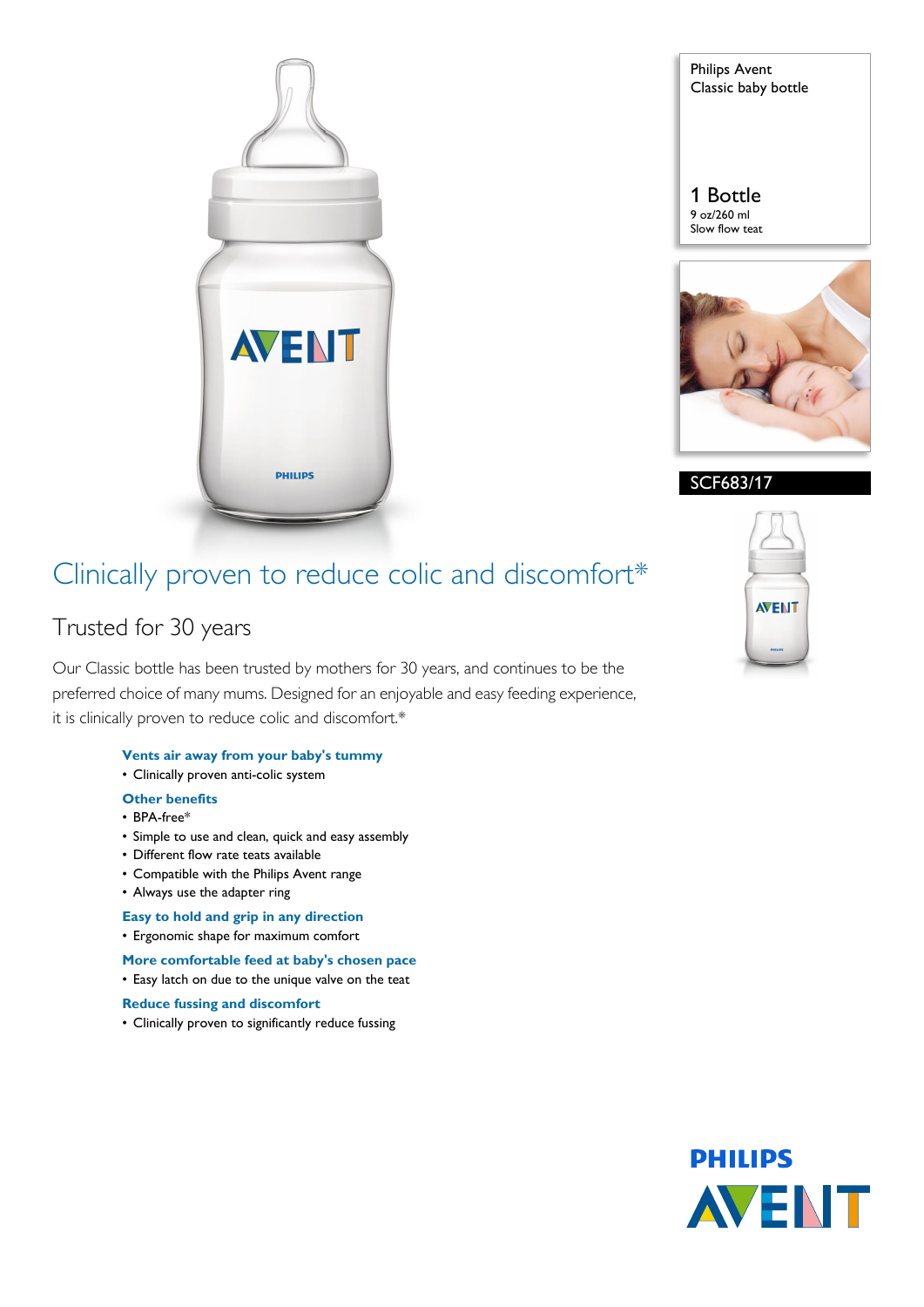#### Classic baby bottle 1 Bottle 9 oz/260 ml, Slow flow teat

# **Highlights**

### **Easy latch on**

Unique valve on the teat flexes to your baby's feeding rhythm. Milk will only flow at the pace chosen by your baby to minimise overeating and spit-up, burping and gas

# **Helps settle your baby**



Sleep and nutrition are vital to your baby's health and happiness. A randomised clinical trial was carried out to see whether infant baby bottle design affects "infant behaviour". The Philips Avent Classic baby bottle was shown to significantly reduce fussing by approximately 28 minutes a day as compared to the comparator bottle (46 min vs. 74 min, p=0.05). This was especially true at night.\*\*

# **Ergonomic shape**



Due to the unique shape, the feeding bottle is easy to hold and grip in any direction for maximum comfort, even for baby's tiny hands.

### **Unique anti-colic system**



As your baby feeds, the unique valve on the teat flexes to allow air into the bottle instead of your baby's tummy.\*

#### **Compatibility across the range**

The Philips Avent Classic bottle is compatible with the Philips Avent range, excluding Natural bottles. We advise using Classic bottles with Classic feeding teats only.

#### **BPA-free\***



The Philips Avent Classic+ feeding bottle is made of BPA-free\* material (polypropylene).

#### **Simple to use and clean**



Wide bottle neck makes filling and cleaning easy. Only a few parts for quick and simple assembly.

#### **Fit your baby's growing needs**



The Philips Avent Classic bottle offers different flow rates to keep up with your baby's growth. Remember that age indications are approximate as babies develop at different rates. All teats are available in twin packs.

### **Adapter ring**



Remember to always use the Philips Avent Classic bottle with the adapter ring (included with every Philips Avent Classic bottle).